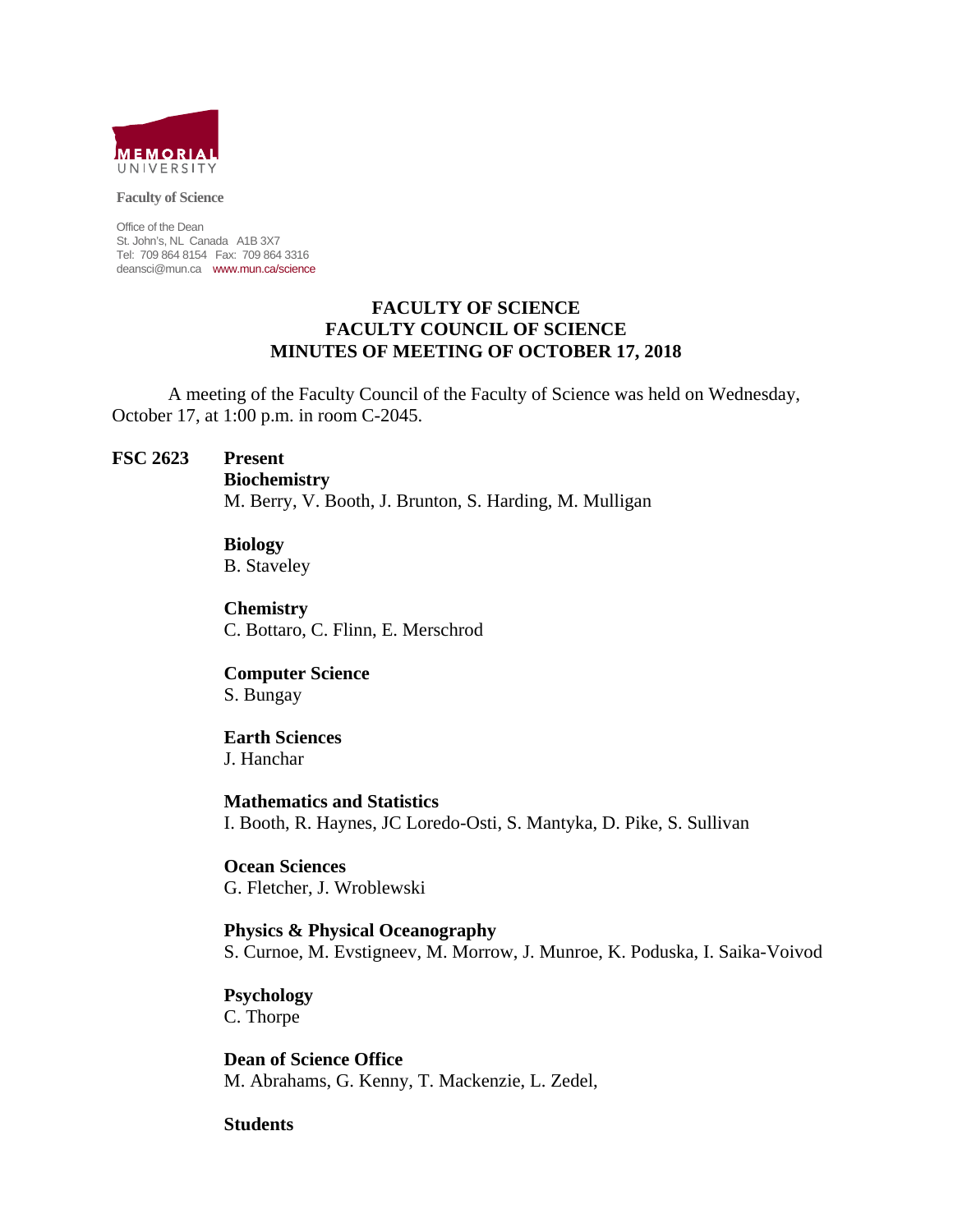P. Isesele, A. Mahmood, M. Saeed

# **FSC 2624 Regrets**

A. Bates, G. Bodwell, S. Caines, N. Catto, A. Hossain, M. Stordy, A. Todd

# **FSC 2625 Adoption of Minutes**

**Moved:** Minutes of September 19, 2018, meeting be adopted (Berry/Fletcher). **One Abstention. Carried.**

- **FSC 2626 Business Arising:** None
- **FSC 2627 Correspondence:** None

## **FSC 2628 Reports of Standing Committees:**

## **A. Undergraduate Studies Committee:**

Presented by Shannon Sullivan, Chair, Undergraduate Studies Committee. **a. Moved:** Department of Computer Science, proposal for a new course, COMP 3100, Web Programming. (Sullivan/Bungay). **Carried. b.** Department of Biochemistry, proposal for a Special Topics course, BIOC 4231, Molecular Biology of the Bacterial-Human Interface, approved by the committee and presented to Faculty Council for information only.

# **B. Graduate Studies Committee:**

Presented by Len Zedel, Associate Dean, Research and Graduate Studies.

- **a. Moved:** Department of Ocean Sciences, proposed calendar changes for Marine Biology M.Sc. and PhD programs, with a change in the wording since the initial submission. The department changed "ecology and evolution" to "marine ecology and evolution". (Zedel/Fletcher). **Carried.**
- **C. Nominating Committee:** None
- **D. Library Committee:** None

# **FSC 2629 Report of Teaching Consultant:** None

# **FSC 2630 Reports of Delegates from Other Councils:** None

# **FSC 2631 Report of the Dean**

Presented by Mark Abrahams, Dean of Science.

- 1. A large proportion of my time since last we met has been spent in collective bargaining with the Faculty Association. As a consequence my report is relatively brief, but I do hope that we now have an agreement that is acceptable to both parties.
- 2. Departments within the Faculty of Science hosted two public lectures this month, the Laird and Canning Lectures. The Laird Lecture given by Dr. Sarah Seager from MIT was on "Exoplanets and the Search for Habitable Worlds" and the Canning Lecture was given by Dr. Stephanie Jones from Harvard University on "The Science and Practice of Social, Emotional, and Character Development in Schools". Both were excellent and well attended and I